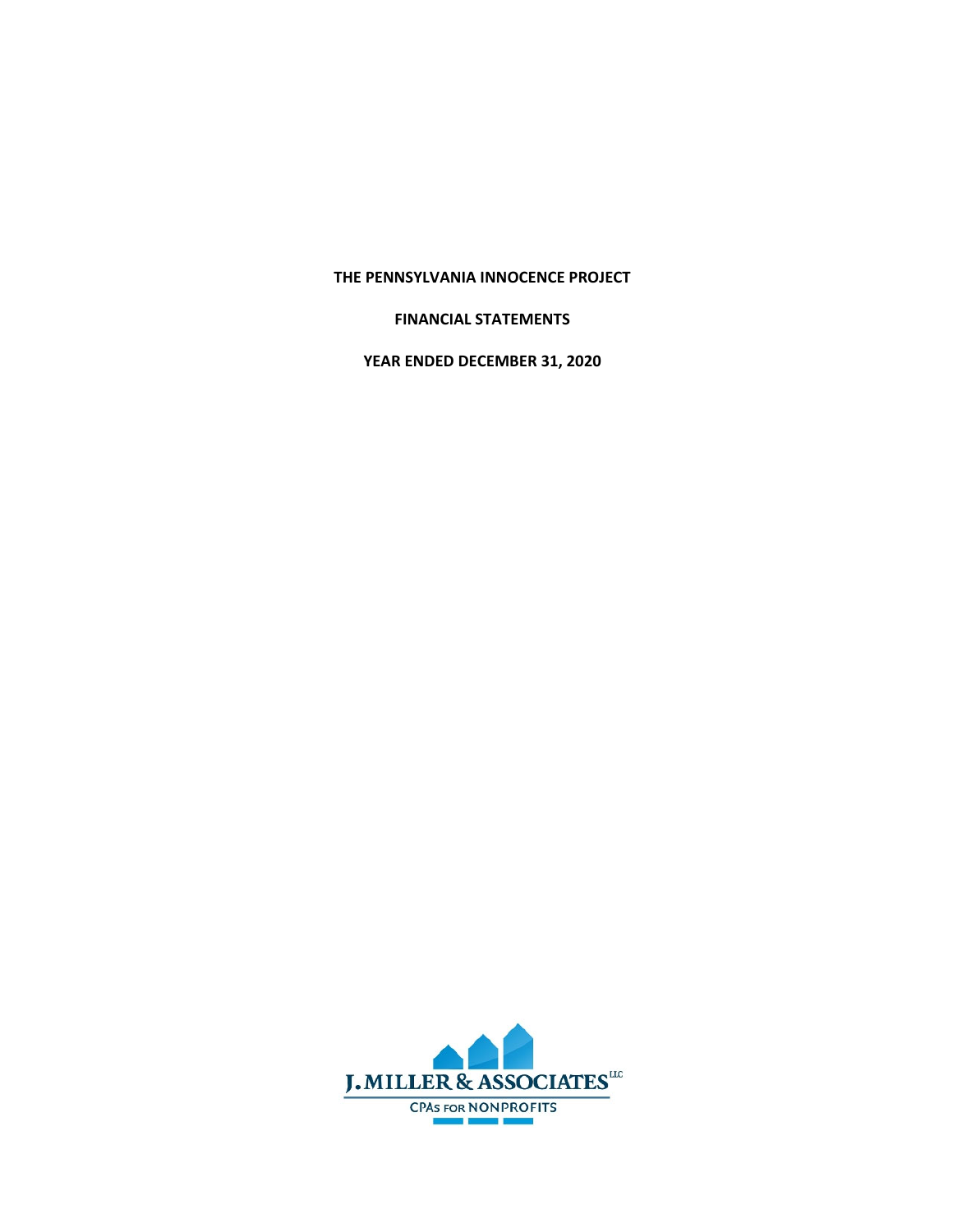# **THE PENNSYLVANIA INNOCENCE PROJECT TABLE OF CONTENTS YEAR ENDED DECEMBER 31, 2020**

| <b>INDEPENDENT AUDITOR'S REPORT</b>     |   |
|-----------------------------------------|---|
| <b>FINANCIAL STATEMENTS</b>             |   |
| <b>Statement of Financial Position</b>  | 3 |
| <b>Statement of Activities</b>          | 4 |
| <b>Statement of Functional Expenses</b> | 5 |
| <b>Statement of Cash Flows</b>          | 6 |
| <b>Notes to Financial Statements</b>    |   |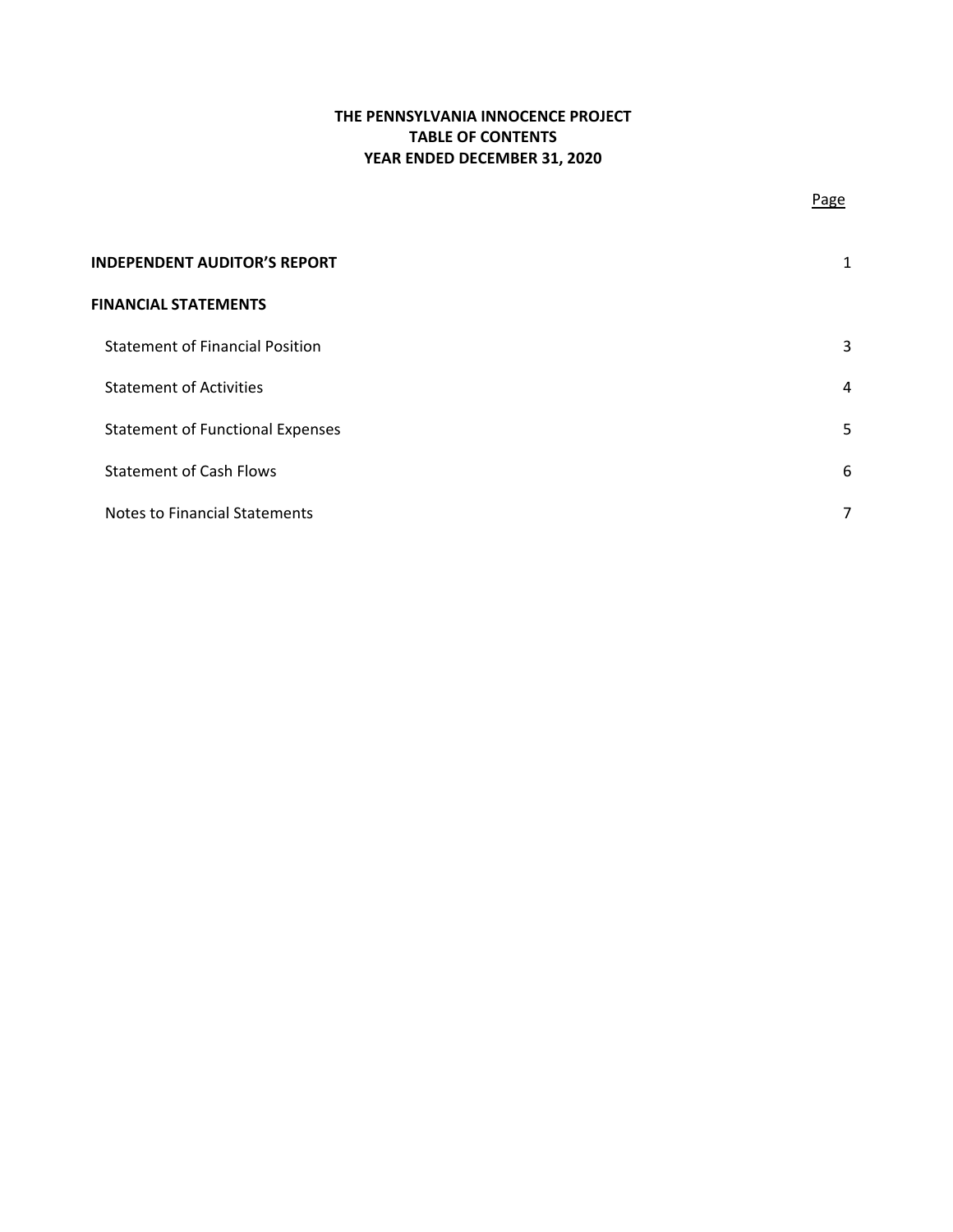

## **INDEPENDENT AUDITOR'S REPORT**

Board of Directors The Pennsylvania Innocence Project Philadelphia, Pennsylvania

## **Report on the Financial Statements**

We have audited the accompanying financial statements of The Pennsylvania Innocence Project (a nonprofit organization) which comprise the statement of financial position as of December 31, 2020 and the related statement of activities, functional expenses and cash flows for the year then ended, and the related notes to the financial statements.

## *Management's Responsibility for the Financial Statements*

Management is responsible for the preparation and fair presentation of these financial statements in accordance with accounting principles generally accepted in the United States of America; this includes the design, implementation, and maintenance of internal control relevant to the preparation and fair presentation of financial statements that are free from material misstatement, whether due to fraud or error.

## *Auditor's Responsibility*

Our responsibility is to express an opinion on these financial statements based on our audit. We conducted our audit in accordance with auditing standards generally accepted in the United States of America. Those standards require that we plan and perform the audit to obtain reasonable assurance about whether the financial statements are free from material misstatement.

An audit involves performing procedures to obtain audit evidence about the amounts and disclosures in the financial statements. The procedures selected depend on the auditor's judgment, including the assessment of the risks of material misstatement of the financial statements, whether due to fraud or error. In making those risk assessments, the auditor considers internal control relevant to the entity's preparation and fair presentation of the financial statements in order to design audit procedures that are appropriate in the circumstances, but not for the purpose of expressing an opinion on the effectiveness of the entity's internal control. Accordingly, we express no such opinion. An audit also includes evaluating the appropriateness of accounting policies used and the reasonableness of significant accounting estimates made by management, as well as evaluating the overall presentation of the financial statements.

We believe that the audit evidence we have obtained is sufficient and appropriate to provide a basis for our audit opinion.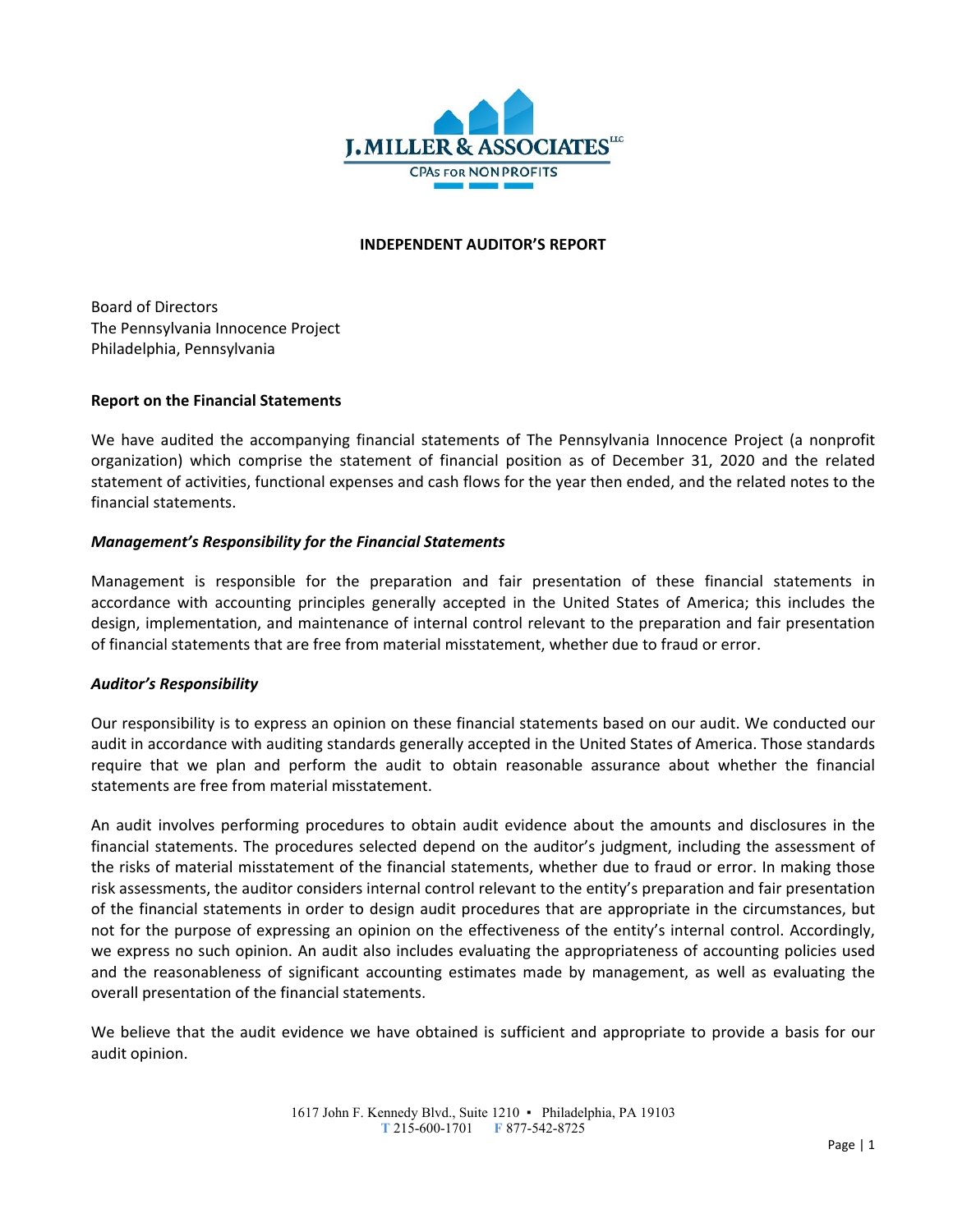Board of Directors The Pennsylvania Innocence Project

# *Opinion*

In our opinion, the financial statements referred to above present fairly, in all material respects, the financial position of The Pennsylvania Innocence Project as of December 31, 2020, and the changes in its net assets and its cash flows for the year then ended in accordance with accounting principles generally accepted in the United States of America.

# **Report on Summarized Comparative Information**

The prior year summarized comparative information has been derived from The Pennsylvania Innocence Project's 2019 financial statements and, in our report dated July 23, 2020, we expressed an unmodified opinion on the financial statements.

*J. Miller & Associates, LLC* 

**J. MILLER & ASSOCIATES, LLC**

Philadelphia, Pennsylvania April 21, 2021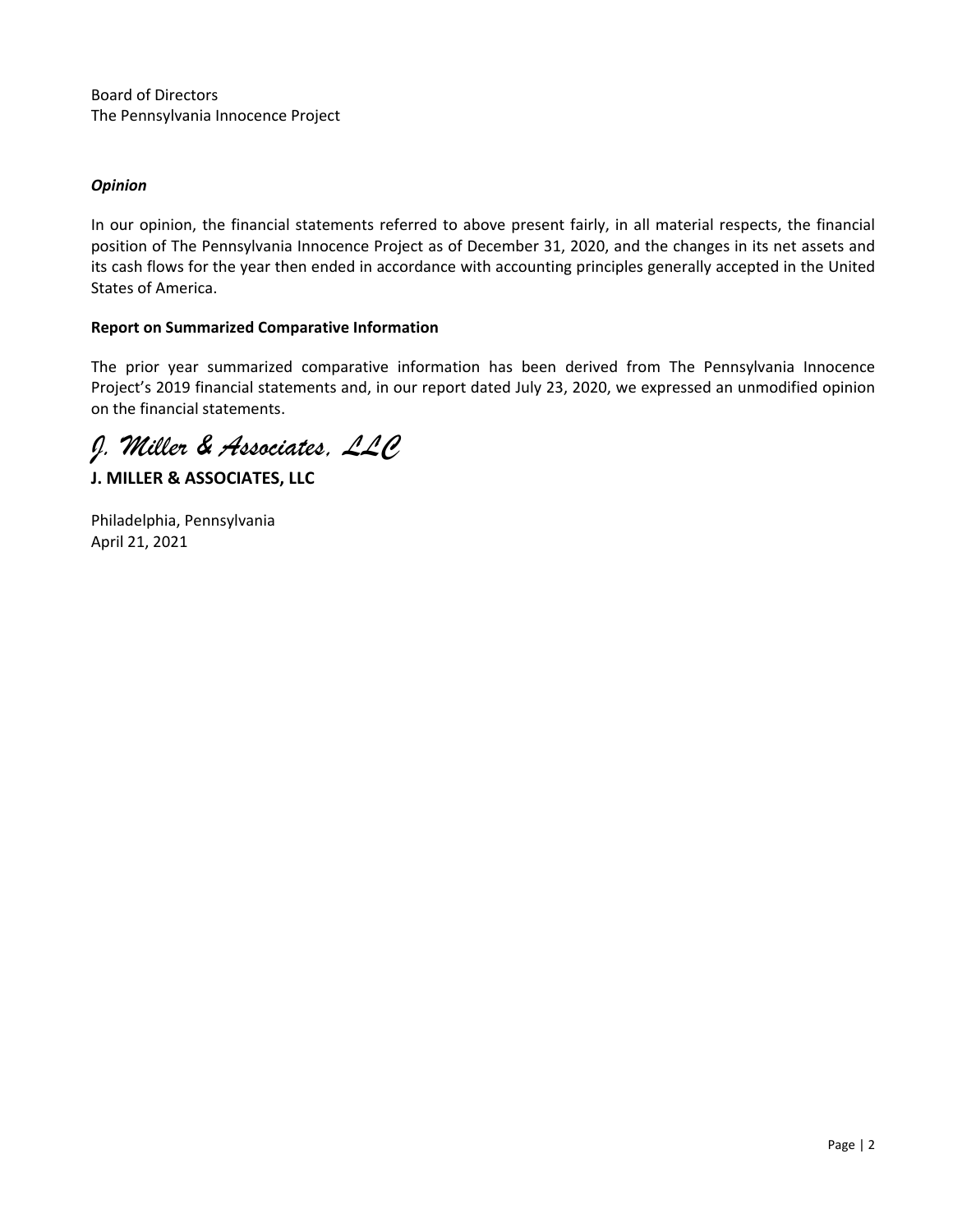# **THE PENNSYLVANIA INNOCENCE PROJECT STATEMENT OF FINANCIAL POSITION DECEMBER 31, 2020 (WITH COMPARATIVE TOTALS AT DECEMBER 31, 2019)**

|                                       | 2020         | 2019           |
|---------------------------------------|--------------|----------------|
| <b>ASSETS</b>                         |              |                |
| Cash and cash equivalents             | \$1,201,777  | \$.<br>864,006 |
| Contributions and grants receivable   | 173,166      | 20,945         |
| Prepaid expenses                      | 4,994        | 1,557          |
| Investments                           | 417,996      | 352,569        |
| <b>TOTAL ASSETS</b>                   | \$1,797,933  | \$1,239,077    |
| <b>LIABILITIES</b>                    |              |                |
| Accounts payable and accrued expenses | \$<br>22,122 | \$<br>16,694   |
| Accrued payroll                       | 41,211       |                |
| Accrued compensated absences          | 11,590       | 9,571          |
| Note payable                          | 111,500      |                |
| <b>TOTAL LIABILITIES</b>              | 186,423      | 26,265         |
| <b>NET ASSETS</b>                     |              |                |
| <b>Without Donor Restrictions</b>     | 1,457,310    | 1,172,351      |
| <b>With Donor Restrictions</b>        | 154,200      | 40,461         |
| <b>TOTAL NET ASSETS</b>               | 1,611,510    | 1,212,812      |
| TOTAL LIABILITES AND NET ASSETS       | \$1,797,933  | \$1,239,077    |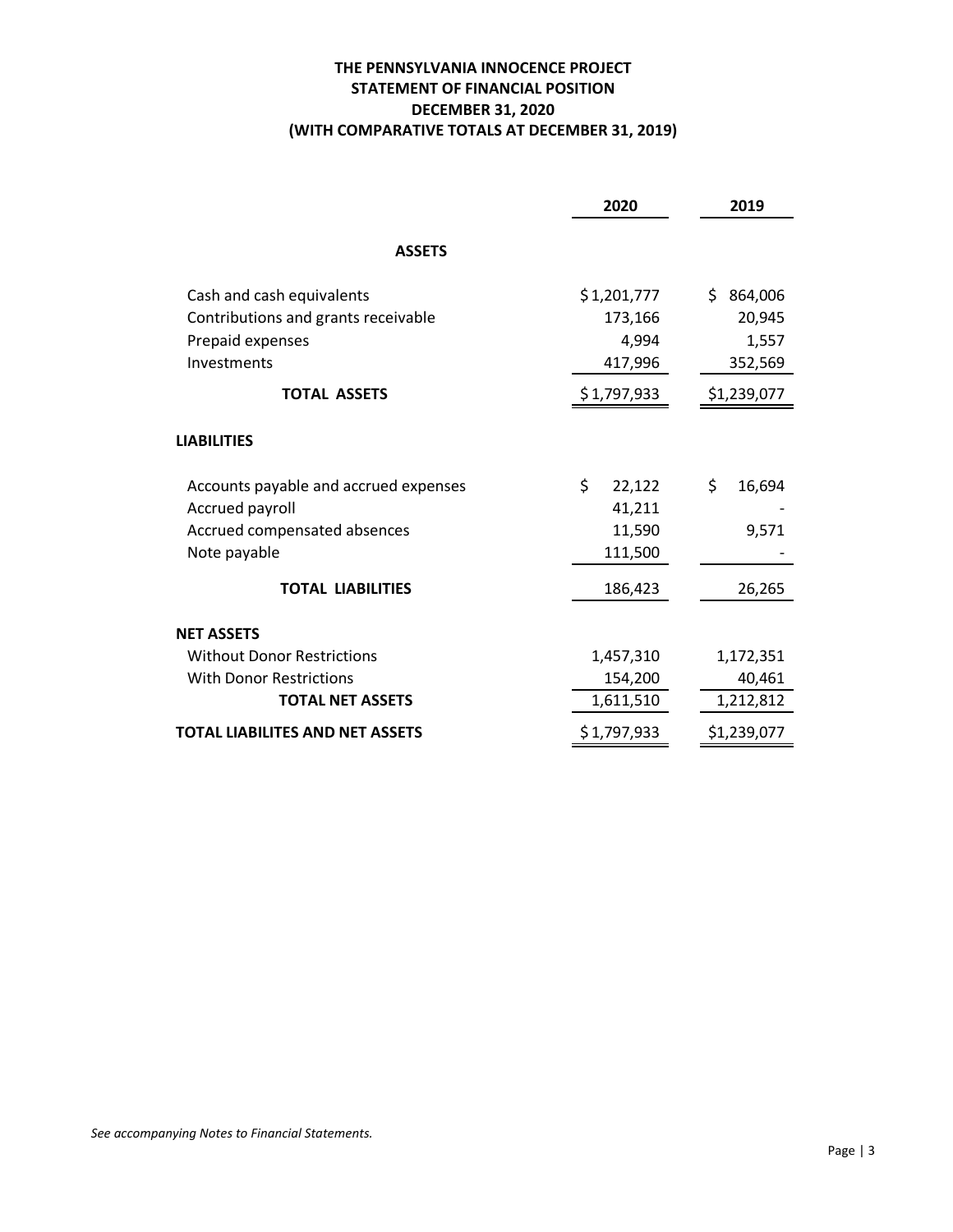# **THE PENNSYLVANIA INNOCENCE PROJECT STATEMENT OF ACTIVITIES YEAR ENDED DECEMBER 31, 2020 (WITH COMPARATIVE TOTALS FOR THE YEAR ENDED DECEMBER 31, 2019)**

|                                      | Without             | With                |               |                |
|--------------------------------------|---------------------|---------------------|---------------|----------------|
|                                      | <b>Donor</b>        | <b>Donor</b>        | <b>Total</b>  | <b>Total</b>   |
|                                      | <b>Restrictions</b> | <b>Restrictions</b> | 2020          | 2019           |
| <b>REVENUE AND SUPPORT</b>           |                     |                     |               |                |
| Individuals                          | \$<br>662,444       | \$                  | 662,444<br>S. | 304,077<br>\$. |
| Foundations                          | 166,890             | 221,672             | 388,562       | 45,450         |
| Law firms                            | 106,598             |                     | 106,598       | 15,032         |
| Corporations                         | 37,106              |                     | 37,106        | 11,816         |
| Government                           | 75,659              |                     | 75,659        |                |
| Nonprofit organizations              | 3,354               |                     | 3,354         | 3,625          |
| Special events                       |                     |                     |               | 510,342        |
| Less: cost of direct donor benefits  |                     |                     |               | (83, 817)      |
| Donated services and facilities      | 1,039,175           |                     | 1,039,175     | 3,458,698      |
| Workshop fees                        | 36,500              |                     | 36,500        | 17,100         |
| Other income                         | 1,801               |                     | 1,801         |                |
| Investment income                    | 8,742               |                     | 8,742         | 12,891         |
| Realized and unrealized gains        | 27,072              |                     | 27,072        | 34,992         |
| Net assets released from restriction | 107,933             | (107, 933)          |               |                |
| <b>Total revenue and support</b>     | 2,273,274           | 113,739             | 2,387,013     | 4,330,206      |
| <b>EXPENSES</b>                      |                     |                     |               |                |
| <b>Program services</b>              | 1,793,042           |                     | 1,793,042     | 3,975,096      |
| <b>Supporting services</b>           |                     |                     |               |                |
| Management and general               | 67,827              |                     | 67,827        | 165,679        |
| Fundraising                          | 127,446             |                     | 127,446       | 210,604        |
| <b>Total expenses</b>                | 1,988,315           |                     | 1,988,315     | 4,351,379      |
| <b>CHANGE IN NET ASSETS</b>          | 284,959             | 113,739             | 398,698       | (21, 173)      |
| <b>NET ASSETS</b>                    |                     |                     |               |                |
| Beginning of year                    | 1,172,351           | 40,461              | 1,212,812     | 1,233,985      |
| End of year                          | \$1,457,310         | \$<br>154,200       | \$1,611,510   | \$1,212,812    |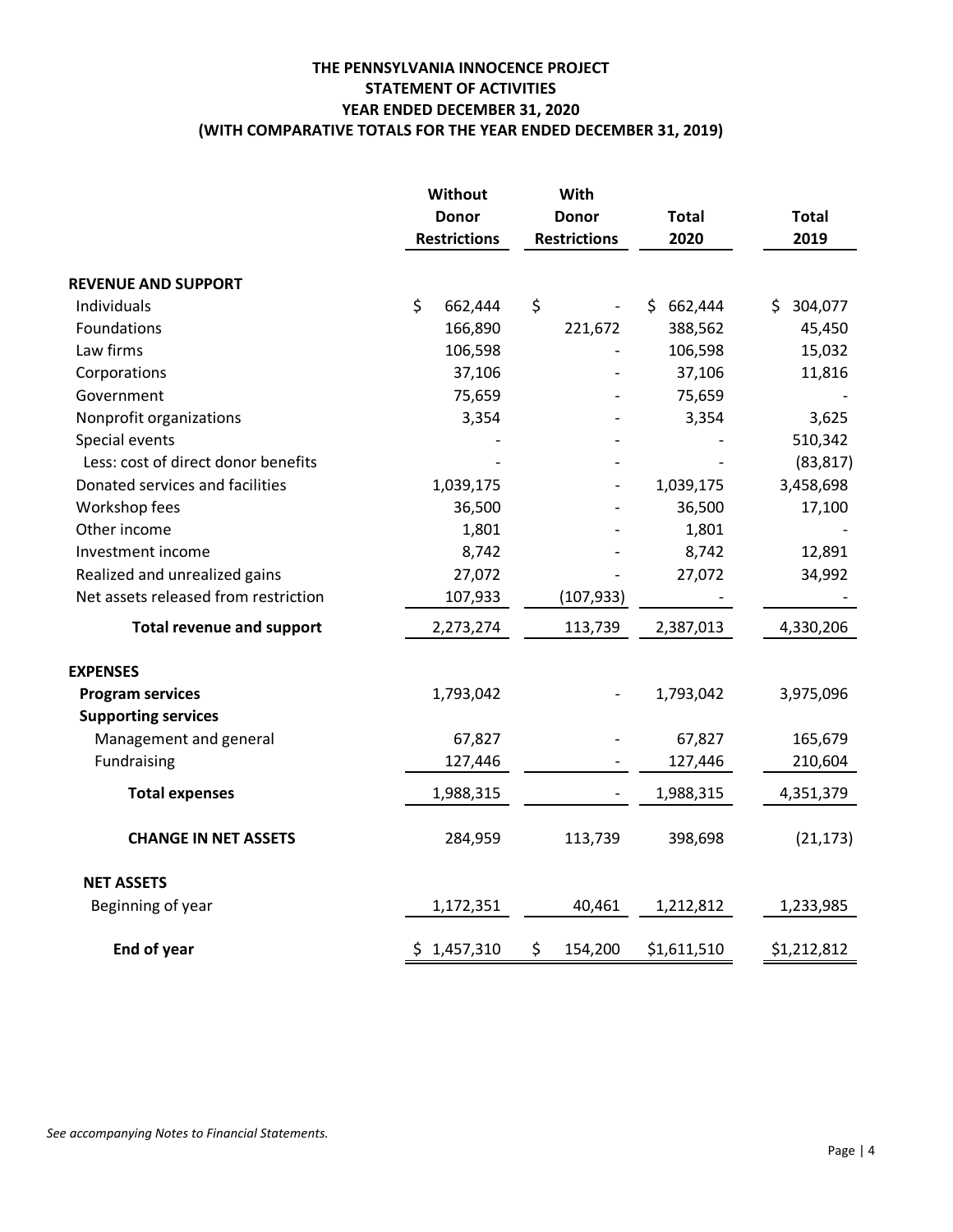# **THE PENNSYLVANIA INNOCENCE PROJECT STATEMENT OF FUNCTIONAL EXPENSES YEAR ENDED DECEMBER 31, 2020 (WITH COMPARATIVE TOTALS FOR THE YEAR ENDED DECEMBER 31, 2019)**

|                               | Program<br><b>Services</b> | Management<br>and General | <b>Fundraising</b> | <b>Totals</b><br>2020 | <b>Totals</b><br>2019 |
|-------------------------------|----------------------------|---------------------------|--------------------|-----------------------|-----------------------|
| Personnel                     |                            |                           |                    |                       |                       |
| <b>Salaries</b>               | \$<br>580,936              | \$<br>19,582              | \$<br>52,219       | \$.<br>652,737        | \$.<br>514,582        |
| Payroll taxes                 | 45,141                     | 1,522                     | 4,058              | 50,721                | 40,738                |
| Fringe benefits               | 66,599                     | 2,245                     | 5,986              | 74,830                | 49,819                |
| Total personnel expense       | 692,676                    | 23,349                    | 62,263             | 778,288               | 605,139               |
| Accounting and audit          |                            | 18,332                    |                    | 18,332                | 15,673                |
| <b>Bank fees</b>              | 3,022                      | 102                       | 4,481              | 7,605                 | 5,632                 |
| DNA forensic tests            | 1,740                      |                           |                    | 1,740                 |                       |
| <b>Donated facilities</b>     | 13,635                     |                           |                    | 13,635                | 49,309                |
| Donated services              | 1,025,540                  |                           |                    | 1,025,540             | 3,409,389             |
| Dues and subscriptions        | 1,140                      | 30                        | 80                 | 1,250                 | 1,579                 |
| Exonoree expense              | 24,443                     |                           |                    | 24,443                | 5,043                 |
| <b>Fundraising expenses</b>   |                            |                           | 6,917              | 6,917                 |                       |
| Insurance                     | 3,140                      | 25                        | 67                 | 3,232                 | 3,570                 |
| Licenses and fees             | 1,472                      |                           | 887                | 2,359                 | 3,596                 |
| Office expense                | 1,536                      | 508                       | 7,809              | 9,853                 | 12,943                |
| Other professional fees       | 8,361                      | 847                       | 44,153             | 53,361                | 170,770               |
| Postage                       | 1,379                      | 32                        | 546                | 1,957                 | 9,721                 |
| Rent                          |                            | 24,565                    |                    | 24,565                | 24,612                |
| <b>Travel and conferences</b> | 14,958                     | 37                        | 243                | 15,238                | 34,403                |
| <b>Total expenses</b>         | \$1,793,042                | \$<br>67,827              | \$127,446          | \$1,988,315           | \$4,351,379           |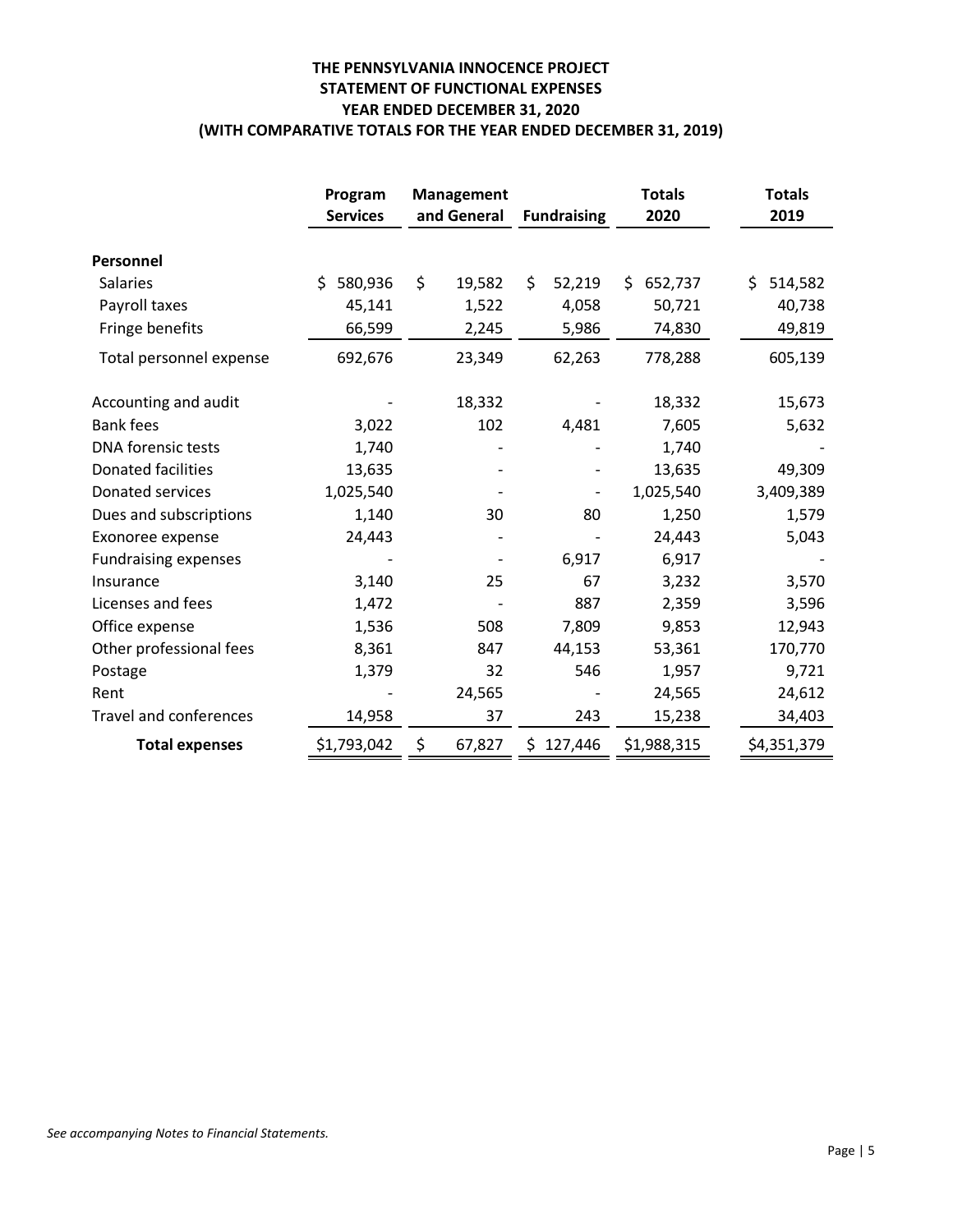# **THE PENNSYLVANIA INNOCENCE PROJECT STATEMENT OF CASH FLOWS YEAR ENDED DECEMBER 31, 2020 (WITH COMPARATIVE TOTALS FOR THE YEAR ENDED DECEMBER 31, 2019)**

|                                                           | 2020          |    | 2019      |
|-----------------------------------------------------------|---------------|----|-----------|
| <b>CASH FLOWS FROM OPERATING ACTIVITIES</b>               |               |    |           |
| Change in Net Assets                                      | \$<br>398,698 | \$ | (21, 173) |
| Adjustments to reconcile change in net assets to net cash |               |    |           |
| provided by (used for) operating activities               |               |    |           |
| Net realized and unrealized gains on investments          | (27,072)      |    | (35, 278) |
| Donated stock                                             | (30, 357)     |    |           |
| (Increase) decrease in                                    |               |    |           |
| Contributions and grants receivable                       | (152, 221)    |    | 60,489    |
| Prepaid expenses                                          | (3, 437)      |    | (1, 557)  |
| Increase (decrease) in                                    |               |    |           |
| Accounts payable and accrued expenses                     | 5,428         |    | (7, 442)  |
| Accrued payroll                                           | 41,211        |    |           |
| Accrued compensated absences                              | 2,019         |    | 9,571     |
| Net cash provided by operating activities                 | 234,269       |    | 4,610     |
| <b>CASH FLOWS FROM INVESTING ACTIVITIES</b>               |               |    |           |
| Purchase of investments                                   | (30, 450)     |    | (90, 688) |
| Proceeds from sale of investments                         | 22,452        |    | 59,730    |
| Net cash used for investing activities                    | (7,998)       |    | (30,958)  |
| <b>CASH FLOWS FROM FINANCING ACTIVITIES</b>               |               |    |           |
| Proceeds from note payable                                | 111,500       |    |           |
| Net cash provided by financing activities                 | 111,500       |    |           |
| Net change in cash                                        | 337,771       |    | (26, 348) |
| <b>CASH</b>                                               |               |    |           |
| Beginning of year                                         | 864,006       |    | 890,354   |
| <b>Ending of year</b>                                     | 1,201,777     | Ş  | 864,006   |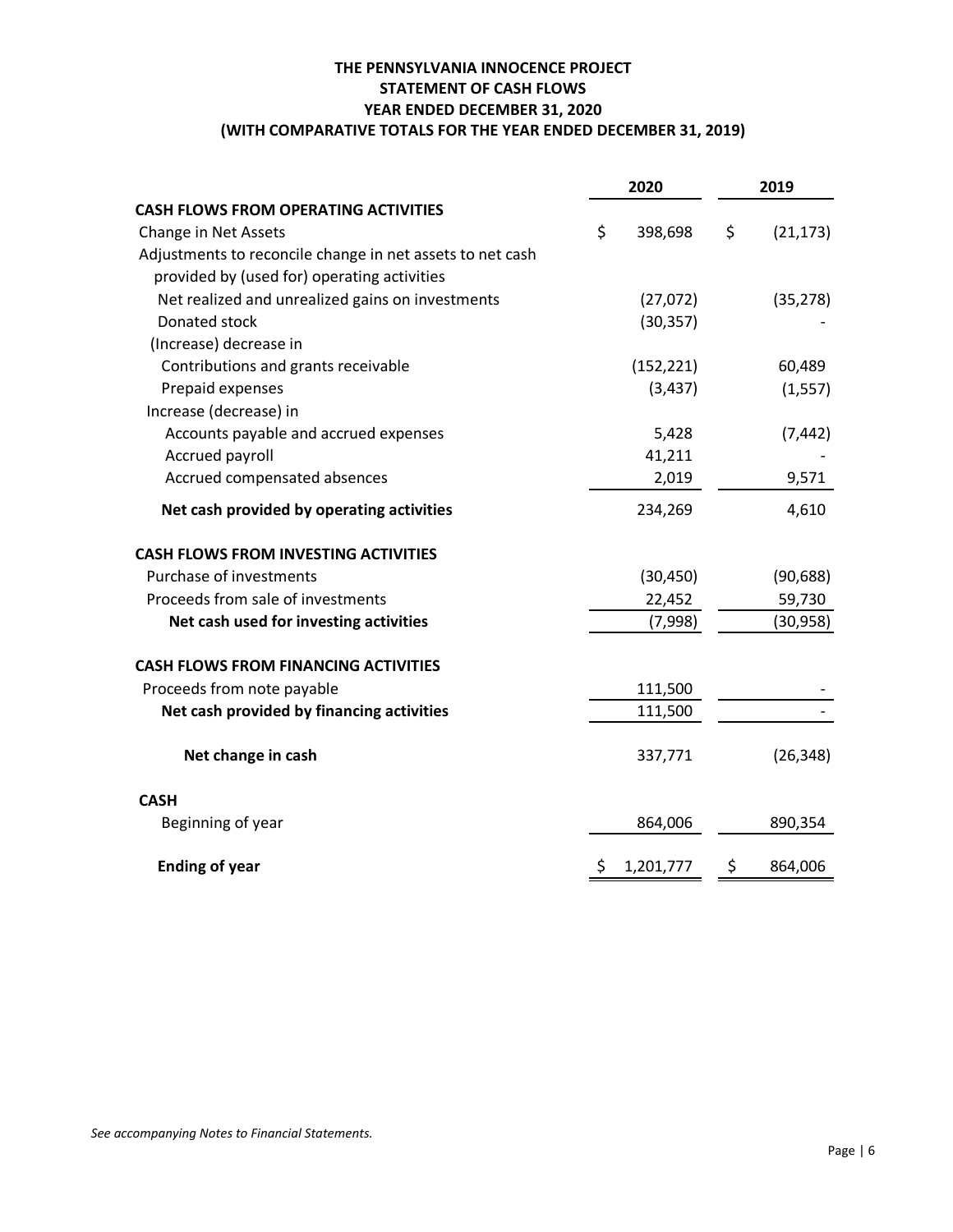## **NOTE 1 NATURE OF ORGANIZATION**

The Pennsylvania Innocence Project ("PaIP") has a four‐fold mission to: (1) secure the exoneration, release from imprisonment, and restoration to society of persons who are innocent and have been wrongly convicted; (2) provide clinical training and experience to students in the fields of law, journalism, criminal justice, and forensic science; (3) collaborate with law enforcement agencies and the courts to address systemic causes of wrongful convictions; and (4) strengthen and improve the effectiveness of the criminal justice system in Pennsylvania through public education and advocacy.

PaIP executes the mission in several ways: (1) conducting thorough legal and factual review of claims of innocence raised by incarcerated individuals, and where such review reveals credible claims of actual innocence, partners with pro bono outside counsel to provide legal representation seeking exoneration; (2) engaging in advocacy, and, when appropriate, working with the law enforcement community to address systemic causes of wrongful convictions, increase access to justice, and prevent wrongful convictions; (3) providing clinical training and experience to students in the fields of law, journalism, criminal justice, and forensic science to educate a new generation of advocates for the innocent; and 4) providing support to exonerees who, often after many years in prison, return to their communities.

PaIP receives participation by law students and faculty from accredited law schools in greater Philadelphia and throughout Pennsylvania, as well as students and faculty in various other disciplines, including journalism, criminal justice and forensic science whose academic focus is directly relevant to advancing PaIP's mission.

PaIP receives the bulk of its funding from the Philadelphia and Pittsburgh area public interest law communities and, to a lesser extent, from government grants and contracts.

## **NOTE 2 SUMMARY OF SIGNIFICANT ACCOUNTING POLICIES**

## **Basis of Accounting**

The financial statements have been prepared on the accrual basis of accounting and accordingly reflect all significant receivables, payables and other liabilities.

## **Financial Statement Presentation**

Currently, there are two classes of net assets for nonprofit organizations: net assets with donor restrictions and net assets without donor restrictions.

Net assets, revenues, gains, and losses are classified based on the existence or absence of donor or grantor‐imposed restrictions. Accordingly, net assets and changes therein are classified and reported as follows: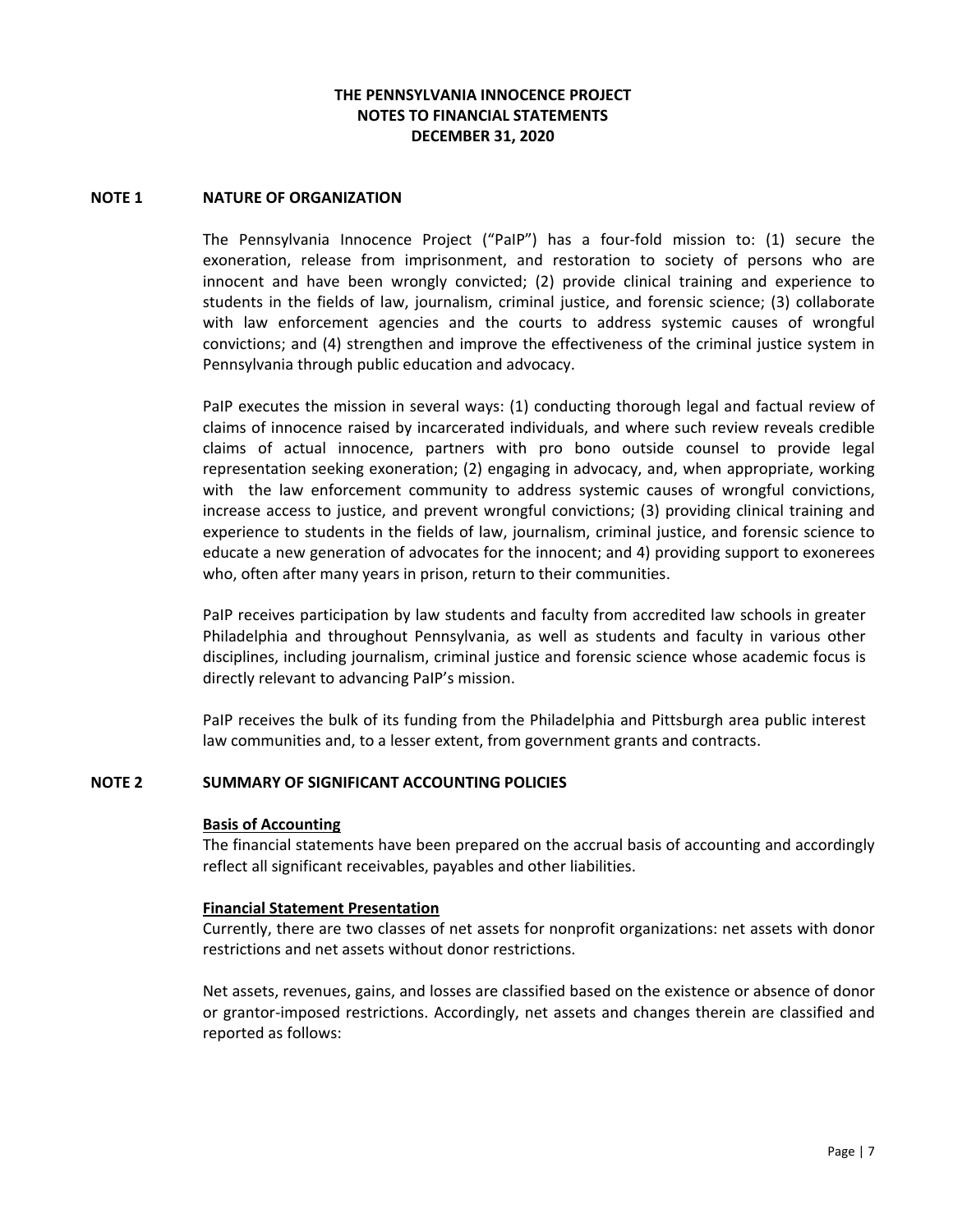# **NOTE 2 SUMMARY OF SIGNIFICANT ACCOUNTING POLICIES (CONTINUED)**

#### **Financial Statement Presentation (continued)**

*Net Assets Without Donor Restrictions* – Net assets available for use in general operations and not subject to donor (or certain grantor) restrictions. The governing board may designate, from net assets without donor restrictions, net assets for an operating reserve and board‐designated endowment.

*Net Assets With Donor Restrictions* – Net assets subject to donor (or certain grantor) imposed restrictions. Some donor-imposed restrictions are temporary in nature, such as those that will be met by the passage of time or other events specified by the donor. Other donor‐imposed restrictions are perpetual in nature, where the donor stipulates that resources be maintained in perpetuity. Donor‐imposed restrictions are released when a restriction expires, that is, when the stipulated time has elapsed, when the stipulated purpose for which the resource was restricted has been fulfilled, or both.

## **Use of Estimates**

In preparing financial statements in conformity with accounting principles generally accepted in the United States of America, management makes estimates and assumptions that affect the reported amounts of assets and liabilities and disclosures of contingent assets and liabilities at the date of the financial statements, as well as the reported amounts of revenues and expenses during the reporting period. Actual results could differ from those estimates

## **Cash and Cash Equivalents**

Cash consists of cash on deposit in interest‐bearing accounts and demand deposits. Cash equivalents consist of highly liquid investments with original maturities of 91 days or less.

#### **Investments**

PaIP presents its investments in accordance with FASB ASC 958‐320, "Accounting for Certain Investments Held by Not-For-Profit Organizations". Under FASB ASC 958-320, investments in marketable securities with readily determinable fair values and all investments in debt securities are reported at their fair values in the statement of financial position. The fair values of these investments are subject to change based on the fluctuations of market values. Unrealized gains and losses are included in the change in net assets.

## **Property and Equipment**

Depreciation on office equipment is recorded using the straight‐line method over the estimated useful lives of assets. PaIP follows the practice of capitalizing, at cost, all expenditures for equipment in excess of \$1,000. There is no capitalized equipment as of December 31, 2020.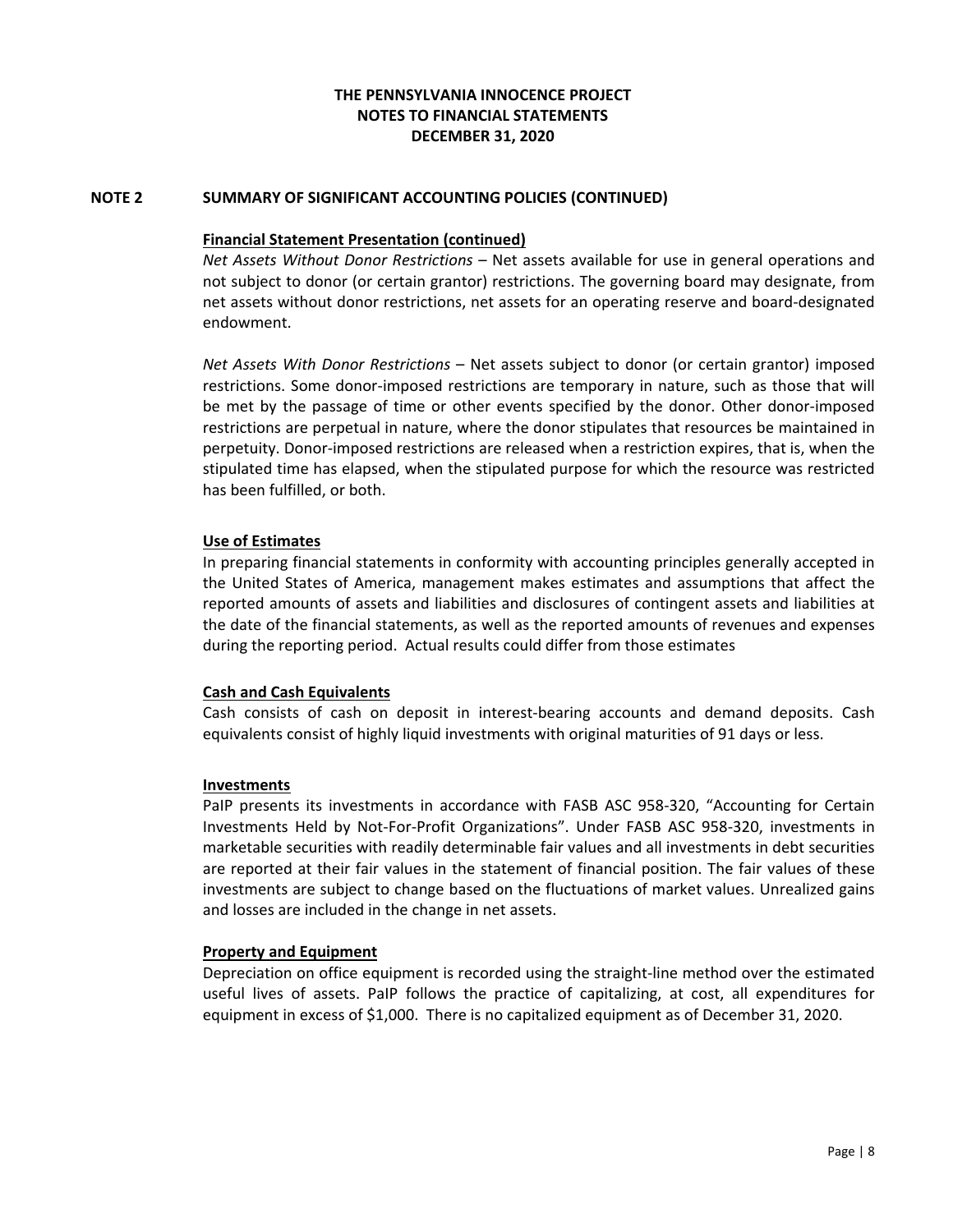# **NOTE 2 SUMMARY OF SIGNIFICANT ACCOUNTING POLICIES (CONTINUED)**

## **Contributions and Grants Receivable**

Unconditional promises to give that are expected to be collected within one year are recorded at net realizable value. Unconditional promises to give that are expected to be collected in future years are recorded at the present value of their estimated future cash flows. The discounts on those amounts are computed using risk‐adjusted interest rates applicable to the years in which the promises are received. Discount amortization is included in contribution revenue. Conditional promises to give are not included as support until the conditions are met.

## **Compensated Absences**

Employees of PaIP are entitled to paid vacation, paid sick days and personal days off under a single PTO policy. At December 31, 2020, the liability for compensated absences totaled \$11,590.

## **Contributions**

Contributions received are recorded as net assets without donor restrictions or net assets with donor restrictions, depending on the existence and/or nature of any donor‐imposed restrictions. Contributions that are restricted by the donor are reported as an increase in net assets without donor restrictions if the restriction expires in the reporting period in which the contribution is recognized. All other donor restricted contributions are reported as an increase in net assets with donor restrictions, depending on the nature of restriction. When a restriction expires (that is, when a stipulated time restriction ends or purpose restriction is accomplished), net assets with donor restrictions are reclassified to net assets without donor restrictions and reported in the statements of activities as net assets released from restrictions.

Due to the pandemic, in lieu of a special event in 2020, PaIP hosted a virtual presentation. Contributions made at that time have been recorded as support from Individuals, Law firms and Corporations.

## **Government Grant Contract**

PaIP received a cost-reimbursable federal grant contract which is conditioned upon certain qualifying expenses. Revenue under this contract is recognized as an increase in net assets without restrictions when the conditions are met, that is, when PaIP has incurred expenditures in compliance with specific contract provisions. PaIP has a cost reimbursable grant totaling \$173,703. At December 31, 2020, \$75,659 of the contract had been billed. This amount was collected after December 31, 2020.

## **Donated Services**

Contributions of donated services that require specialized skills provided by individuals possessing those skills, and would typically need to be purchased if not provided by donation, are recorded at their fair value in the period received ‐ see Note 9.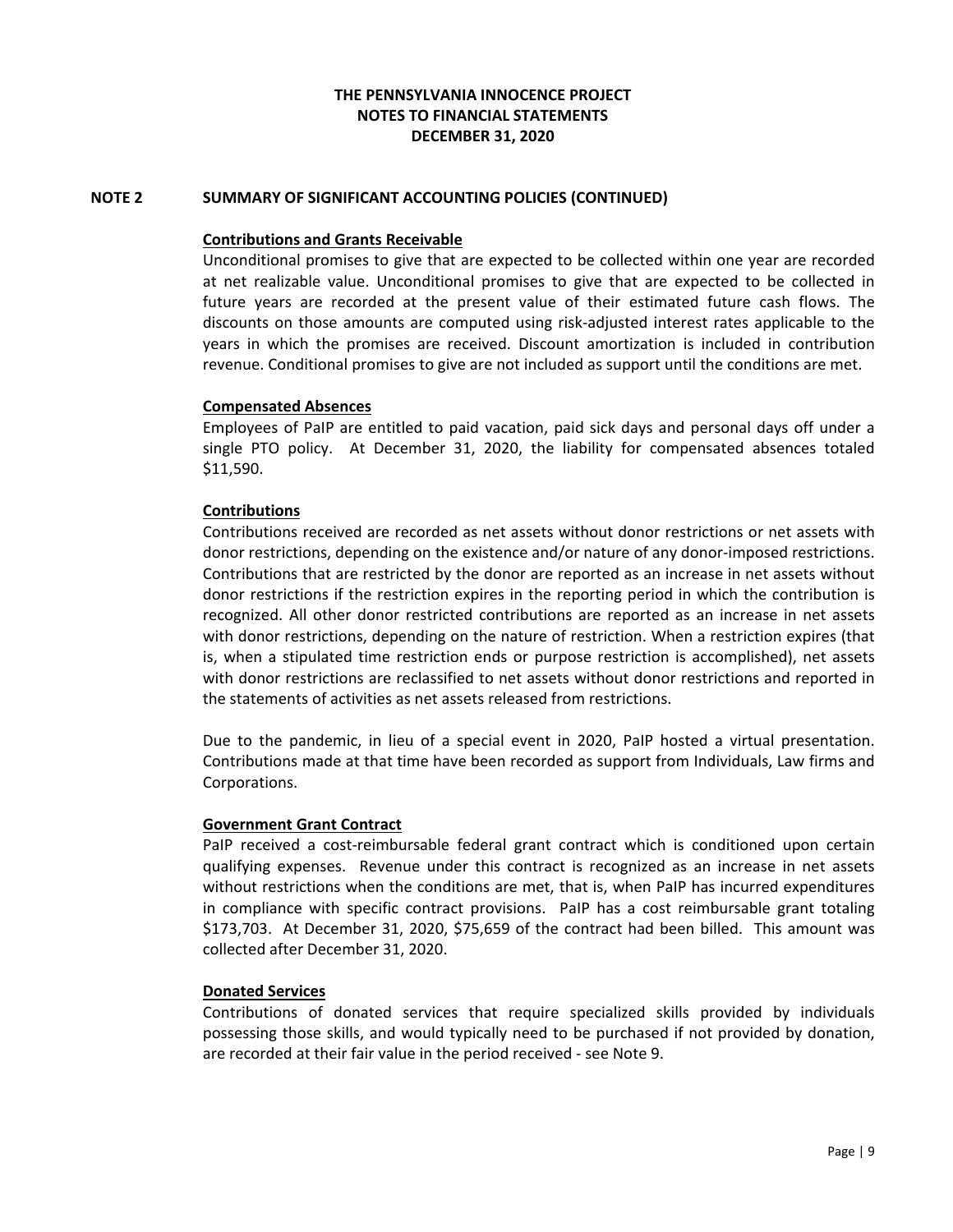## **NOTE 2 SUMMARY OF SIGNIFICANT ACCOUNTING POLICIES (CONTINUED)**

## **Functional Allocation of Expenses**

The cost of providing various program and supporting services have been presented on a functional basis in the statement of activities and functional expenses. Accordingly, certain costs have been allocated among the program and supporting services benefited based primarily upon the relative time spent by the PaIP's employees on each function.

## **Statement of Cash Flows**

PaIP utilizes the indirect method for reporting the increase or decrease in cash and equivalents. Cash equivalents, when applicable, are defined as short term, highly liquid investments with an initial maturity of three months or less.

## **Income Tax Status**

PaIP is a not-for-profit organization exempt from income taxes under Section 501 (c) (3) of the Internal Revenue Code and classified by the Internal Revenue Service as other than a private foundation. Accordingly, no provision for Federal or state income taxes is included in these financial statements. PaIP follows the income tax standard for uncertain tax positions. Should the tax‐exempt status be challenged in the future, PaIP's last three tax years are open for examination by the IRS.

## **NOTE 3 CONCENTRATION OF RISK**

PaIP maintains cash accounts, which, at times, may exceed federally insured limits. As of December 31, 2020, cash balances in excess of insured limits were \$838,264. PaIP has not experienced any losses from maintaining cash accounts which are in excess of federally insured limits. Management believes that it is not exposed to any significant credit risk on its cash accounts.

## **NOTE 4 LIQUIDITY AND AVAILABILITY**

Financial assets available for general expenditure, that is, without donor or other restrictions limiting their use, within one year of the balance sheet date, comprise the following: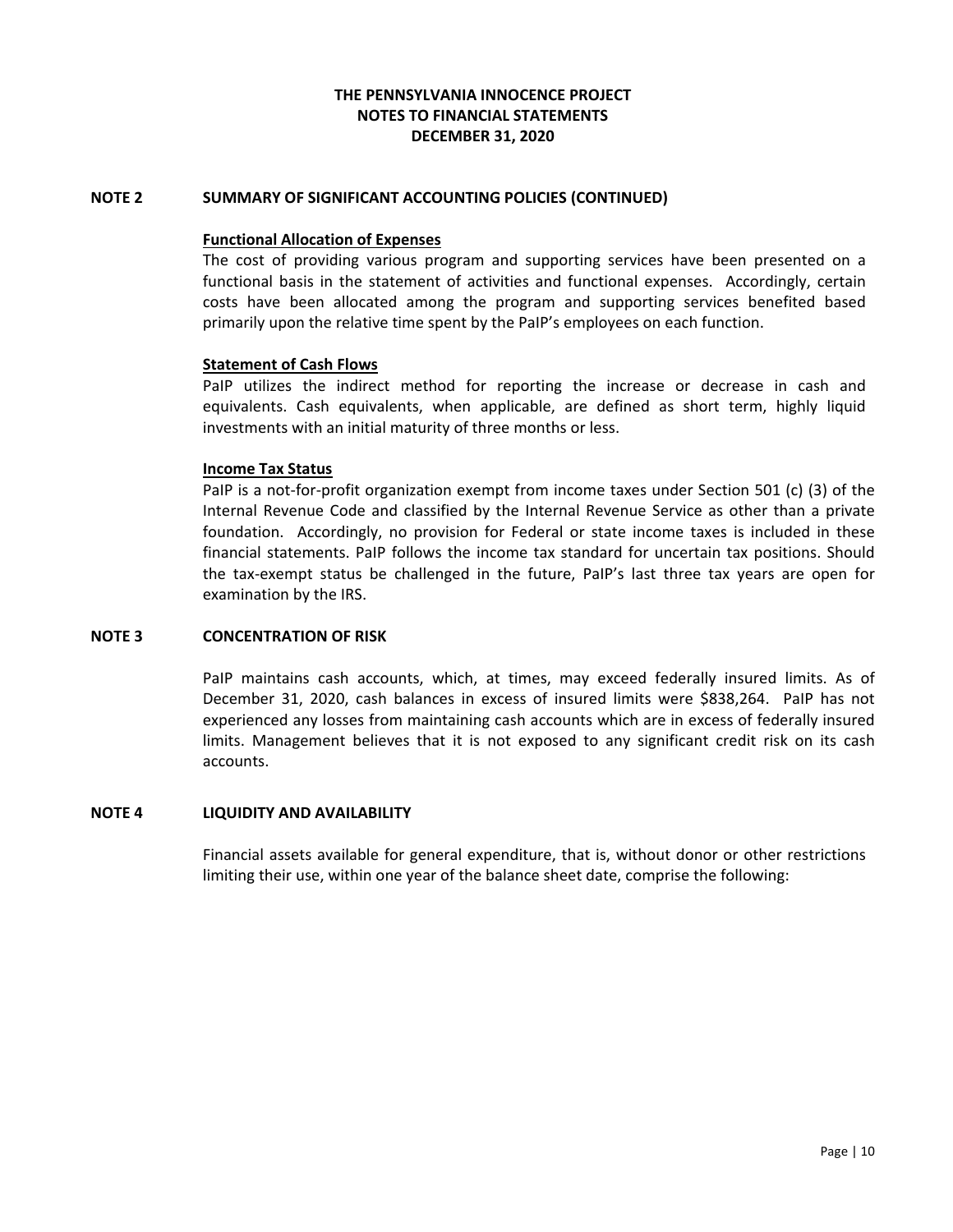# **NOTE 4 LIQUIDITY AND AVAILABILITY (CONTINUED)**

| Financial assets:                                              |             |
|----------------------------------------------------------------|-------------|
| Cash and cash equivalents                                      | \$1,201,777 |
| Contributions and grants receivable                            | 173,166     |
| Investments                                                    | 417,996     |
| <b>Total financial assets</b>                                  | 1,374,943   |
| Less financial assets held to meet donor-imposed restrictions: |             |
| Purpose-restricted net assets                                  | (63, 707)   |
| Less financial assets not available within one year:           |             |
| Contributions and grants receivable                            | (5,000)     |
| Amount available for general expenditures within one year      | \$1,306,236 |

PaIP has been able to maintain financial assets to meet approximately 12 months of operating expenses. As part of its liquidity plan, excess cash may in the future be invested in short‐term investments, including money market accounts.

## **NOTE 5 FAIR VALUE MEASUREMENTS**

Fair value is defined as the price that would be received to sell an asset or paid to transfer a liability in an orderly transaction between market participants at the measurement date. Accounting standards set a framework for measuring fair value using a three‐tier hierarchy based on the extent to which inputs used in measuring fair value are observable in the market.

Level 1: Quoted prices in active markets for identical assets or liabilities.

Level 2: Observable inputs other than Level 1 prices such as quoted prices for similar assets or liabilities, quoted prices in markets that are not active, or inputs (interest rates, currency exchange rates, commodity rates and yield curves) that are observable or corroborated by observable market data for substantially the full term of the assets or liabilities.

Level 3: Inputs that are not observable in the market and reflect management's judgment about the assumptions that market participants would use in pricing the asset or liability.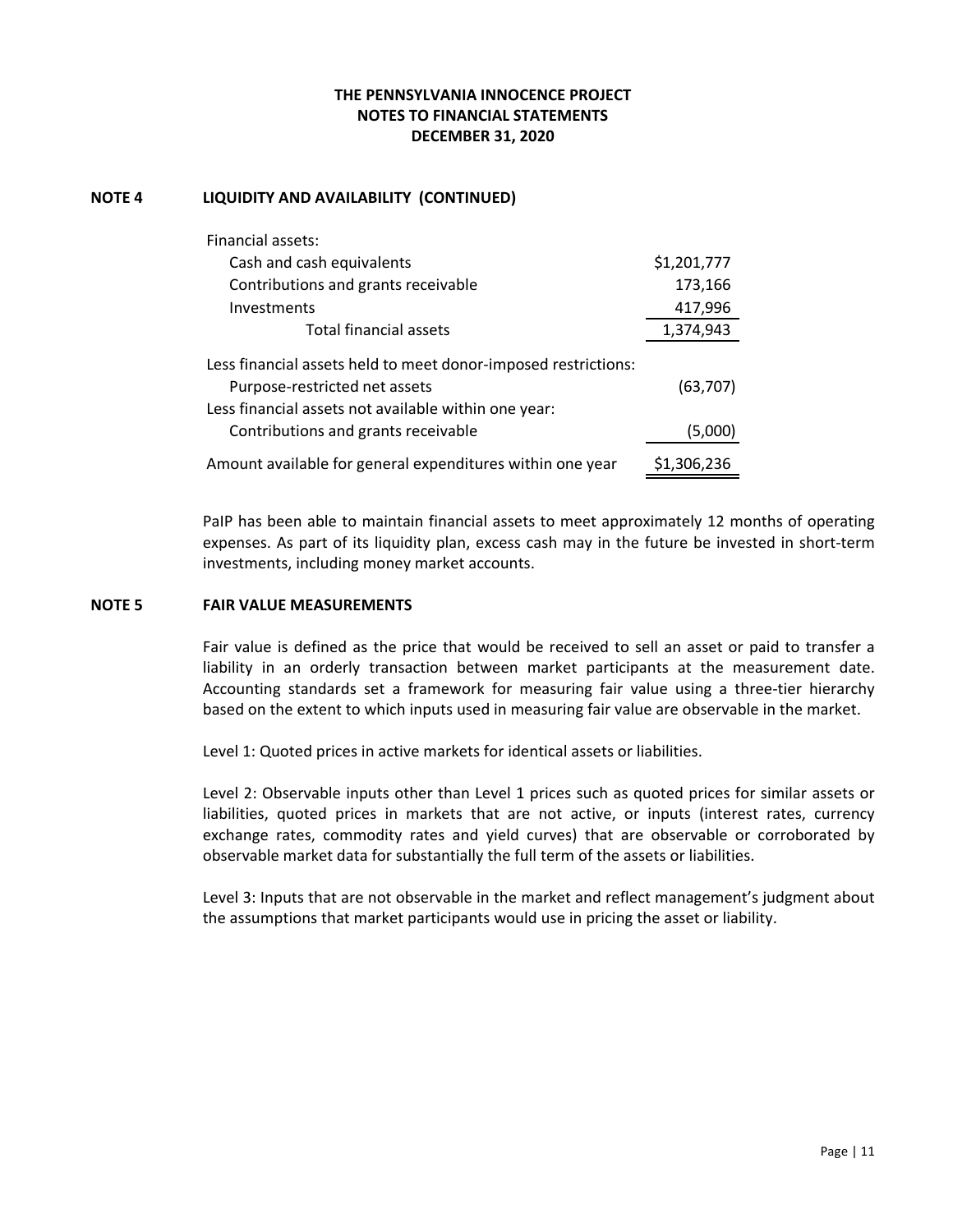## **NOTE 5 FAIR VALUE MEASUREMENTS (CONTINUED)**

|                                        |               | Quoted Prices In      |                   |              |
|----------------------------------------|---------------|-----------------------|-------------------|--------------|
|                                        |               | <b>Active Markets</b> |                   | Significant  |
|                                        |               | for Identical         | Significant Other | Unobservable |
|                                        |               | Assets                | Observable inputs | Inputs       |
| <b>Description</b>                     | Total         | Level 1               | Level 2           | Level 3      |
| Assets:                                |               |                       |                   |              |
| Money market funds \$<br>Mutual funds: | 22,501        | \$<br>22,501          | \$                | \$           |
| Fixed income                           | 295,529       | 295,529               |                   |              |
| Equity                                 | 70,112        | 70,112                |                   |              |
| <b>Equities</b>                        | 29,854        | 29,854                |                   |              |
|                                        | \$<br>417,996 | \$<br>417,996         | \$                |              |

# **NOTE 6 CONTRIBUTIONS AND GRANTS RECEIVABLE**

 Contributions and grants receivable at December 31, 2020, are due as follows:

| \$168,166 |
|-----------|
| 5,000     |
| \$173,166 |
|           |

Interest rates at the time a multi‐year grant was received were negligible, therefore, no discount to present value has been calculated.

# **NOTE 7 NOTE PAYABLE**

In April 2020, PaIP obtained a Paycheck Protection Program ("PPP") loan in the amount of \$111,500 from the U.S. Small Business Administration. These loans were authorized by Congress in an effort to aid organizations during the pandemic. The loan is subject to forgiveness if PaIP has sufficient payroll, utilities and other specified expenses. Any balance of the loan that is not forgiven will be subject to 1% interest. See Note 11 for the Subsequent Event of forgiveness of the loan.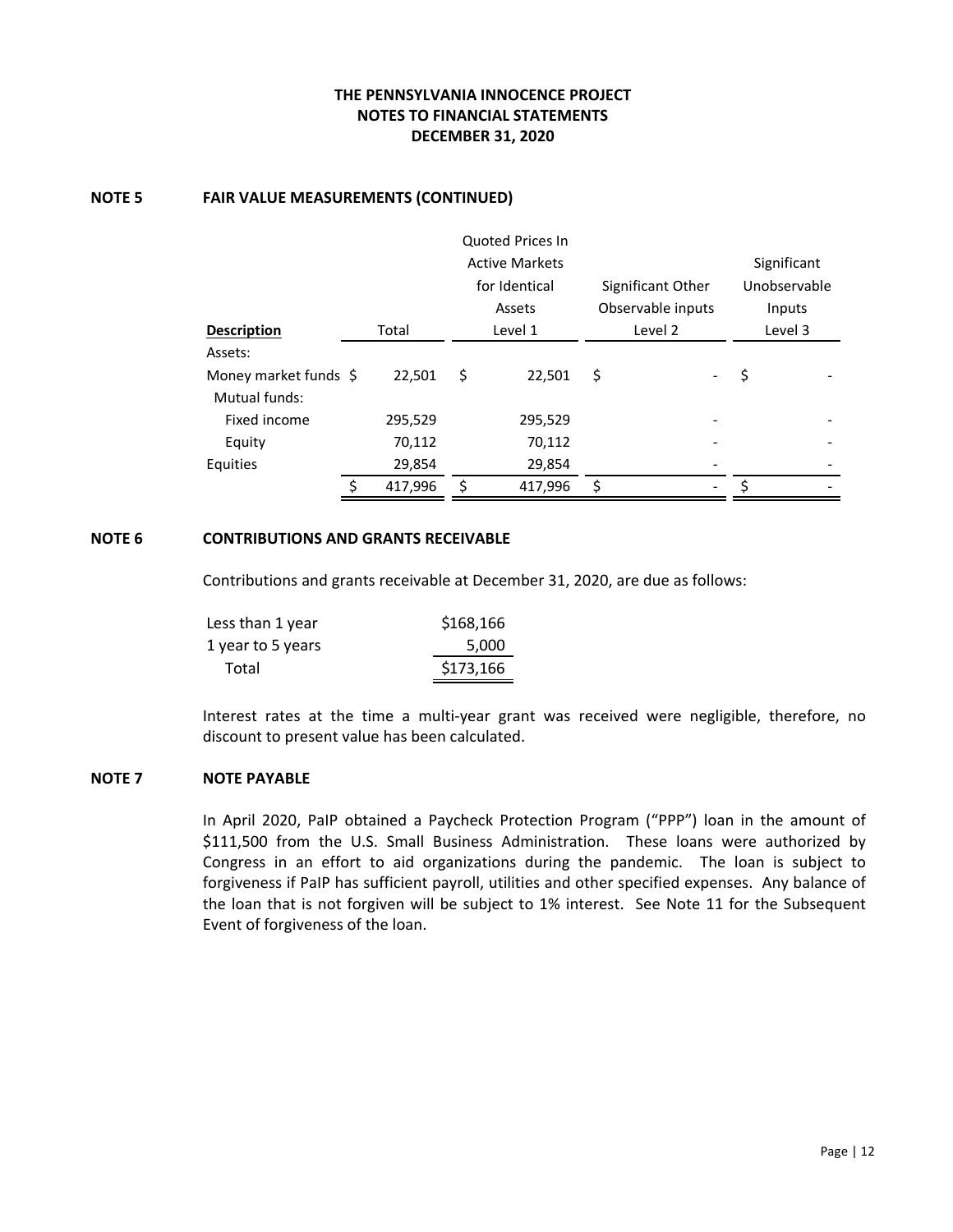## **NOTE 8 COMMITMENTS**

PaIP has offices located in Philadelphia, Pennsylvania and Pittsburgh, Pennsylvania. Temple University subsidizes the cost of occupancy (see Note 9). Rent expense for the year ended December 31, 2020 was \$24,565.

## **NOTE 9 DONATED SERVICES AND OCCUPANCY**

 In‐kind donated services and facilities consist of the following:

| Legal services            | \$1,025,540 |
|---------------------------|-------------|
| Temple University - space | 13,635      |
|                           | \$1,039,175 |

Donated services are recorded at fair value as assigned by law firm contributors. The services represent 3,423 donated hours.

## **NOTE 10 NET ASSETS WITH DONOR RESTRICTIONS**

Net assets with donor restrictions are restricted for the following:

| Purpose restrictions:             |   |         |
|-----------------------------------|---|---------|
| <b>DNA Testing</b>                | Ś | 28,138  |
| Spanish                           |   | 18,291  |
| Re-Entry                          |   | 16,666  |
| COVID <sub>19</sub>               |   | 612     |
| <b>Total Purpose Restrictions</b> |   | 63,707  |
| Time Restrictions                 |   | 90,493  |
| Total                             |   | 154,200 |
|                                   |   |         |